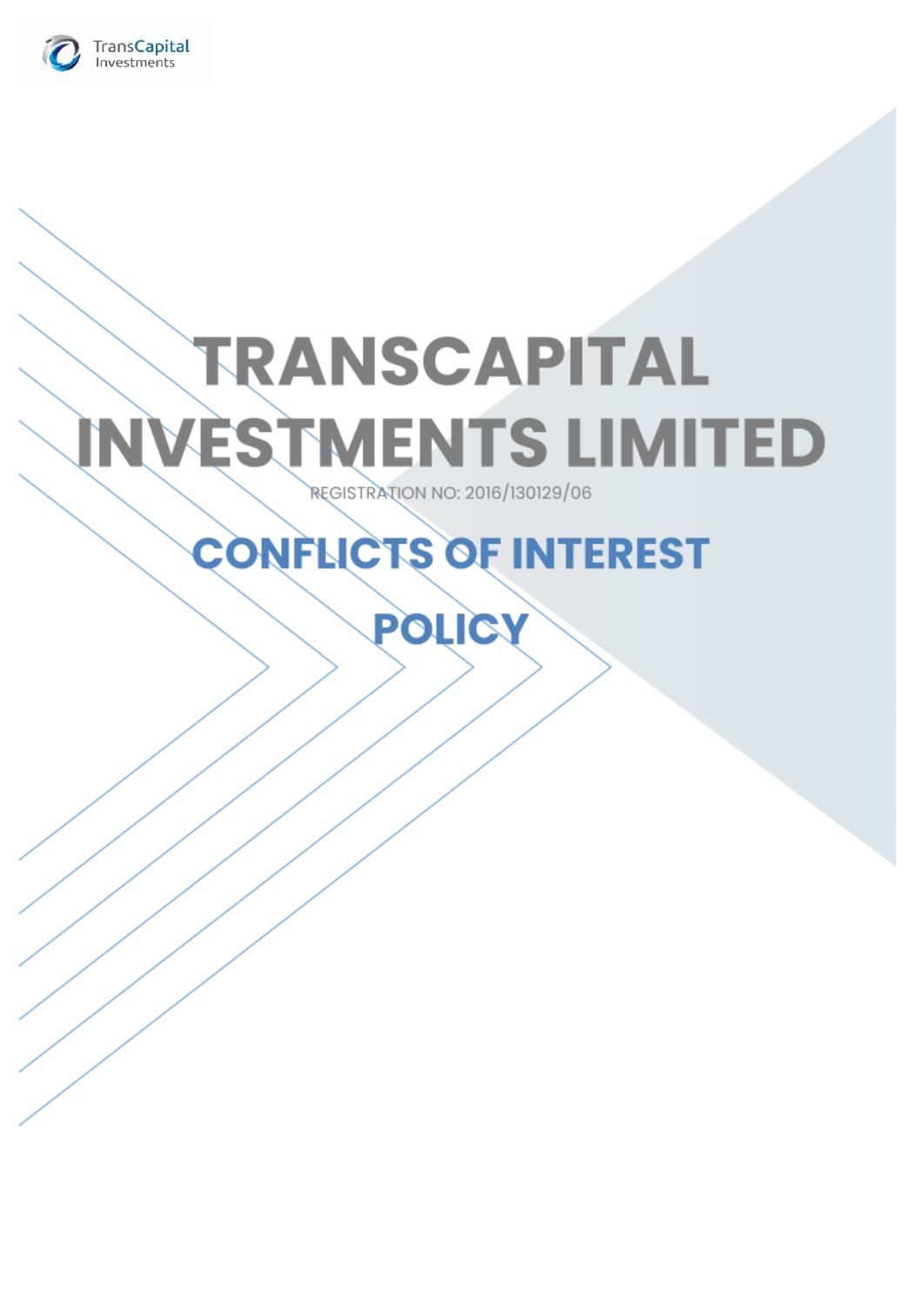### **CONFLICT OF INTERESTS POLICY**

#### **INTRODUCTION**

The board of directors (the "**B**oard") of TransCapital Investments Limited ("TransCap" or the "Company") wish to adopt this conflict of interest policy which regulates the procedures and practices of the Board in respect of conflicts of interests relating to matters to be decided by the Board.

This policy should be read together with the Transaction Capital Limited Board Charter which is applicable to TransCap, the TransaCap Memorandum of Incorporation (the "TransCap MOI"), the Companies Act No. 71 of 2008 (the "Companies Act"), the JSE Limited Debt Listings Requirements, the King IV Report on Corporate Governance for South Africa 2016 and any other applicable law, best practice or regulatory provisions as deemed applicable by the board in their sole discretion. In the event any principles contained herein conflict with the TransCap MOI, the TransCap MOI shall prevail.

#### SCOPE

This policy is applicable to all directors of TransCap.

#### CONFLICT OF INTEREST

In accordance with Section 75 of the Companies Act, a director's obligation to disclose a personal financial interest arises in respect of matters to be considered at a board meeting or knows that a related person has a personal financial interest in the matter. The board member must:

- disclose, in writing, any interest, including but not limited to, any direct or indirect shareholdings in TransCap, third party entity or in other relevant stakeholders which relates to a matter to be considered by the Board before the commencement of each board meeting;
- disclose to the meeting any material information relating to the matter, and known to the director;
- disclose any observations or pertinent insights relating to the matter if requested to do so by the other directors;
- leave the meeting, if present at such meeting, immediately after making the aforementioned disclosures;
- must not take part in the consideration of the matter, except to the extent as disclosed above; and
- must not execute any document on behalf of the Company in relation to the matter unless specifically requested or directed to do so by the Board.

Any disclosures made by a director must contain sufficient detail to the satisfaction of the Board to enable the Board adequately to consider the interest and the gains or advantages that the disclosing director may receive as a result of the conflict.

If a director or related party gains a personal financial interest in an agreement after that agreement has already been concluded, and TransCap has a material interest in the matter, the director concerned must promptly disclose to the Board the nature and extent of his or her interest and the material information pertaining to the acquisition of such interest.

The company secretary of TransCap (the "Company Secretary") should maintain a declaration of interests' register, which is to be completed by each board member and updated regularly. Directors may disclose any personal financial interests that is likely to create a potential conflict of interest upon appointment, before each meeting or at anytime by written notice to the Company Secretary and the Board. Board members with personal financial interests and/or conflicts of interest are not allowed to vote or participate in the consideration of the matter and must follow the provisions of section 75 of the Companies Act and the TransCap MOI in this regard. The Company Secretary should note in the minutes any abstention from vote or deliberation as a result of a conflict of interest. Disclosures of conflicts of interests must be made to the Board